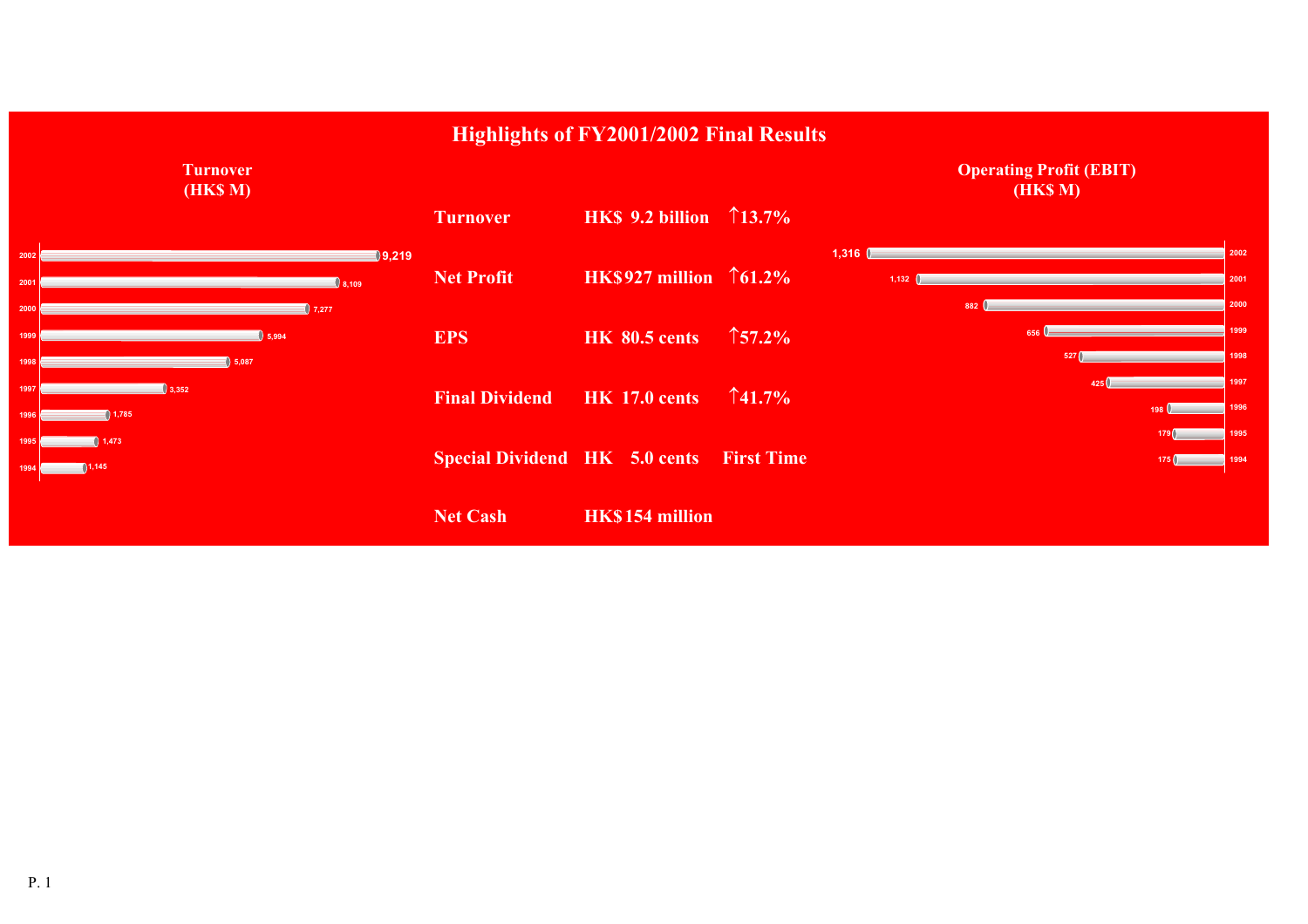

# **ESPRIT HOLDINGS LIMITED**

 **(Incorporated in Bermuda with limited liability)**

# **FINAL RESULTS ANNOUNCEMENT FOR THE YEAR ENDED JUNE 30, 2002**

#### **FINAL RESULTS**

The Board of Directors of Esprit Holdings Limited (the "Company") is pleased to announce that the audited consolidated results of the Company and its subsidiaries (the "Group") for the year ended June 30, 2002 together with comparative figures for the previous year are as follows: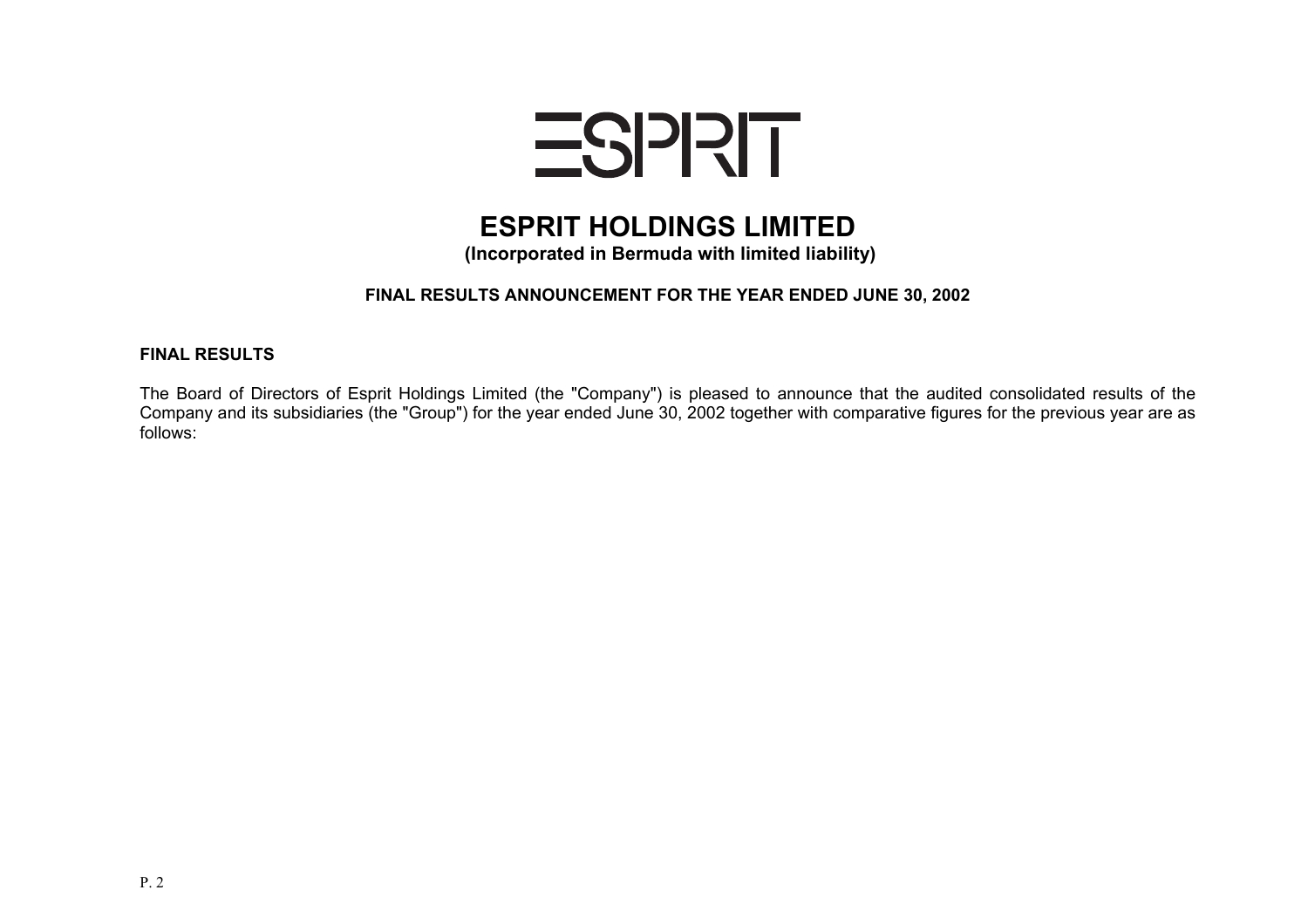#### Consolidated Profit and Loss Account for the year ended June 30, 2002

|                                                                                                                       | <b>Note</b>    | 2002<br><b>HK\$'000</b>                                 | 2001<br><b>HK\$'000</b>                                 |
|-----------------------------------------------------------------------------------------------------------------------|----------------|---------------------------------------------------------|---------------------------------------------------------|
| Turnover<br>Company and Subsidiary Companies<br><b>Share of Associated Companies</b>                                  |                | 9,219,114<br>263,590<br>9,482,704                       | 8,109,062<br><u>199,487</u><br>8,308,549                |
| <b>Company and Subsidiary Companies</b><br>Turnover<br><b>Cost of Goods Sold</b>                                      | $\overline{2}$ | 9,219,114<br>(4,690,369)                                | 8,109,062<br>(4, 110, 019)                              |
| <b>Gross Profit</b><br><b>Staff Costs</b><br>Depreciation and Amortization<br><b>Other Operating Costs</b>            |                | 4,528,745<br>(1, 198, 415)<br>(278, 533)<br>(1,735,345) | 3,999,043<br>(1, 149, 618)<br>(208, 825)<br>(1,508,790) |
| <b>Operating Profit (EBIT)</b><br>Interest Income<br><b>Finance Costs</b><br>Share of Profits of Associated Companies |                | 1,316,452<br>22,635<br>(13, 923)<br>35,811              | 1,131,810<br>45,730<br>(38, 290)<br>20,478              |
| <b>Profit before Taxation</b><br><b>Taxation</b>                                                                      | 3              | 1,360,975<br>(375, 239)                                 | 1,159,728<br>(5 <u>12,459)</u>                          |
| <b>Profit after Taxation</b><br><b>Minority Interests</b>                                                             |                | 985,736<br>(58, 526)                                    | 647,269<br>(71, 940)                                    |
| <b>Profit Attributable to Shareholders</b>                                                                            |                | 927,210                                                 | 575,329                                                 |
| <b>Dividends</b>                                                                                                      | 4              | 328,513                                                 | 191,094                                                 |
| Earnings per Share<br>- basic<br>- fully diluted                                                                      | 5<br>5         | 80.5 cents<br>79.9 cents                                | 51.2 cents<br>50.1 cents                                |
| Dividend Per Share                                                                                                    |                | 28.0 cents                                              | 16.8 cents                                              |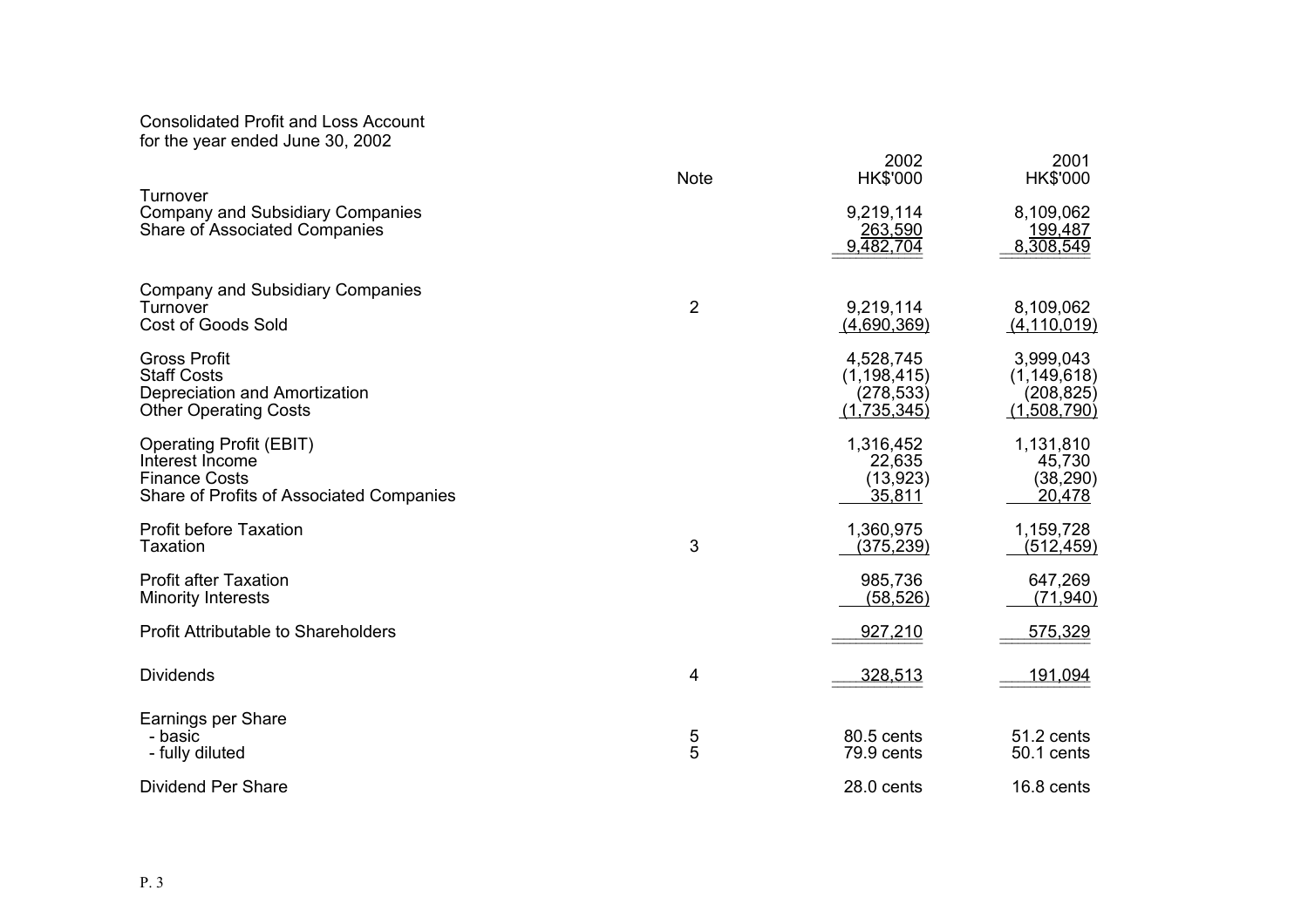Consolidated Balance Sheet at June 30, 2002

|                                              | <b>Note</b>    | 2002      | 2001      |
|----------------------------------------------|----------------|-----------|-----------|
|                                              |                | HK\$'000  | HK\$'000  |
| <b>Intangible Assets</b>                     |                | 1,849,940 | 722,110   |
| <b>Fixed Assets</b>                          |                | 988,697   | 779,120   |
| <b>Other Investments</b>                     |                | 7,686     | 7,366     |
| <b>Associated Companies</b>                  |                | 78,368    | 78,980    |
| <b>Deferred Tax Assets</b>                   |                | 4,233     | 5,805     |
| <b>Current Assets</b>                        |                |           |           |
| Stocks and work in progress                  |                | 955,321   | 791,264   |
| Debtors, deposits and prepayments            | 6              | 824,248   | 716,234   |
| Amounts due from associated companies        |                | 17,808    | 10,349    |
| Short-term bank deposits                     |                | 331,647   | 7,855     |
| Bank balances and cash                       |                | 650,026   | 435,697   |
|                                              |                | 2,779,050 | 1,961,399 |
| <b>Current Liabilities</b>                   |                |           |           |
| Creditors and accrued charges                | $\overline{7}$ | 976,365   | 746,923   |
| Taxation                                     |                | 681,556   | 542,148   |
| Obligations under finance leases             |                |           |           |
| - due within one year                        |                | 593       | 1,303     |
| <b>Bank overdrafts</b>                       |                | 47,995    | 55,604    |
|                                              |                | 1,706,509 | 1,345,978 |
| <b>Net Current Assets</b>                    |                | 1,072,541 | 615,421   |
| <b>Total Assets Less Current Liabilities</b> |                | 4,001,465 | 2,208,802 |
| Financed by:                                 |                |           |           |
| <b>Share Capital</b>                         |                | 117,694   | 114,251   |
| <b>Reserves</b>                              |                | 3,086,025 | 2,067,214 |
|                                              |                |           |           |

\_\_\_\_\_\_\_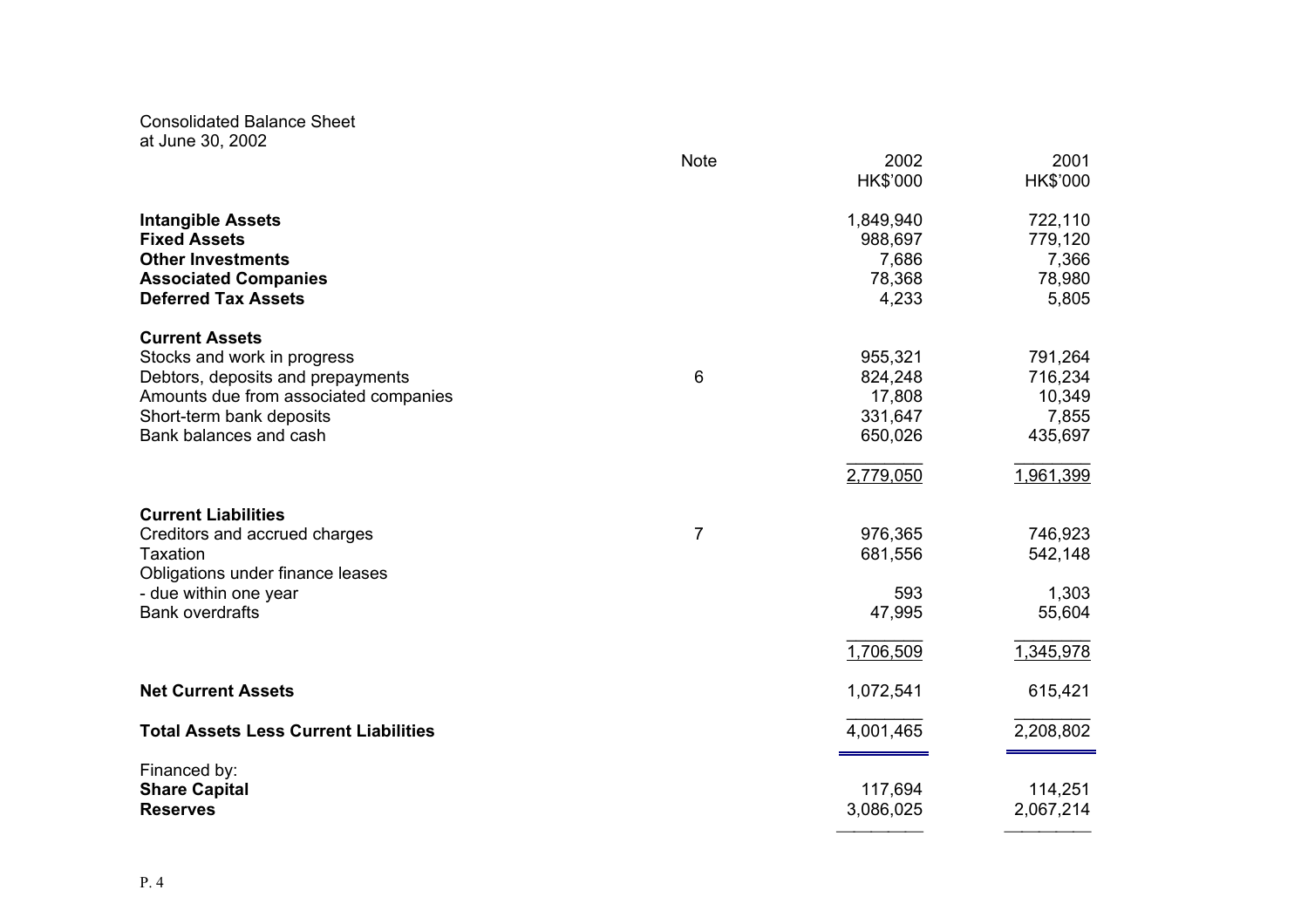| 3,203,719 | 2,181,465 |
|-----------|-----------|
|           | 18,204    |
| 450       | 941       |
| 780,000   |           |
| 17.296    | 8,192     |
| 4,001,465 | 2,208,802 |
|           |           |

#### Notes to the Financial Statements

#### 1. Principal Accounting Policies

In the current year, the Group adopted the following Statements of Standard Accounting Practice (SSAPs) issued by the Hong Kong Society of Accountants which are effective for accounting periods commencing on or after January 1, 2001:

> SSAP 9 (revised): Events after the balance sheet date SSAP 26: Segment reporting SSAP 28: Provisions, contingent liabilities and contingent assets SSAP 29: Intangible assets SSAP 30: Business combinations SSAP 31: Impairment of assets SSAP 32: Consolidated financial statements and accounting for investments in subsidiaries

The Group has chosen to early adopt Statement of Changes in Equity required in SSAP 1 (revised) "Presentation of Financial Statements" and SSAP 15 (revised) "Cash Flow Statements". As a result of the adoption of the above SSAPs, certain comparative figures of last year have been reclassified to conform with current year's presentation basis.

#### 2. Turnover and segment information

The Group is principally engaged in the design, wholesale and retail distribution, sourcing and licensing of quality fashion and life-style products under the internationally known ESPRIT brand name in Europe, Asia Pacific and North America, together with Red Earth cosmetics, skin and body care products and the operation of Salon ESPRIT in Asia Pacific.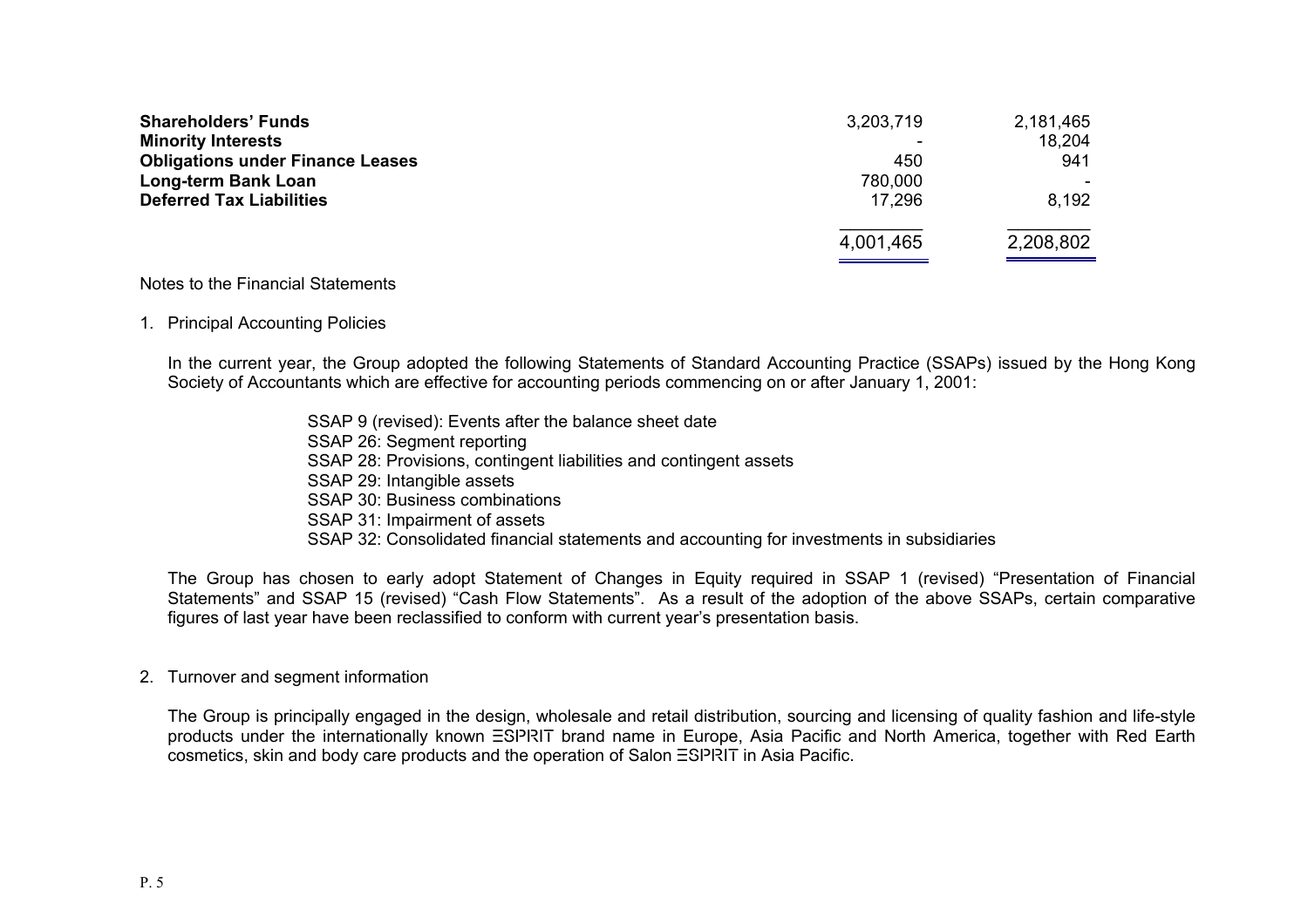|                            | 2002            | 2001      |
|----------------------------|-----------------|-----------|
|                            | <b>HK\$'000</b> | HK\$'000  |
| Turnover                   |                 |           |
| Sales of goods             | 9,061,516       | 7,977,257 |
| Commission income          | 11,859          | 5.185     |
| Licensing and other income | 145,739         | 126,620   |
|                            | 9,219,114       | 8,109,062 |

#### **Primary rep orting format – business segments**

The Group's businesses are managed according to the nature of their operations and the products and services they provide. Each of the Group's business segments represents a strategic business unit that offers products and services which are subject to risks and returns that are different from those of other business segme nts.

|                                                            |                 |                 |                 | Licensing       |                 |           |
|------------------------------------------------------------|-----------------|-----------------|-----------------|-----------------|-----------------|-----------|
|                                                            | Wholesale       | Retail          | Sourcing        | and others      | Eliminations    | Group     |
|                                                            | 2002            | 2002            | 2002            | 2002            | 2002            | 2002      |
|                                                            | <b>HK\$'000</b> | <b>HK\$'000</b> | <b>HK\$'000</b> | <b>HK\$'000</b> | <b>HK\$'000</b> | HK\$'000  |
| Turnover                                                   | 5,220,258       | 3,841,258       | 11,859          | 145,739         |                 | 9,219,114 |
| Inter-segment revenue                                      |                 |                 | 530,628         | 190,588         | (721, 216)      |           |
| Segment revenue                                            | 5,220,258       | 3.841.258       | 542.487         | 336.327         | (721,216)       | 9,219,114 |
|                                                            |                 |                 |                 |                 |                 |           |
| Segment results                                            | 844.577         | 4,471           | 429.924         | 196,142         | (22, 855)       | 1,452,259 |
| Intangible assets<br>amortization<br>Unallocated Group net |                 |                 |                 |                 |                 | (56, 709) |
| expenses                                                   |                 |                 |                 |                 |                 | (79,098)  |
| Operating profit (EBIT)                                    |                 |                 |                 |                 |                 | 1,316,452 |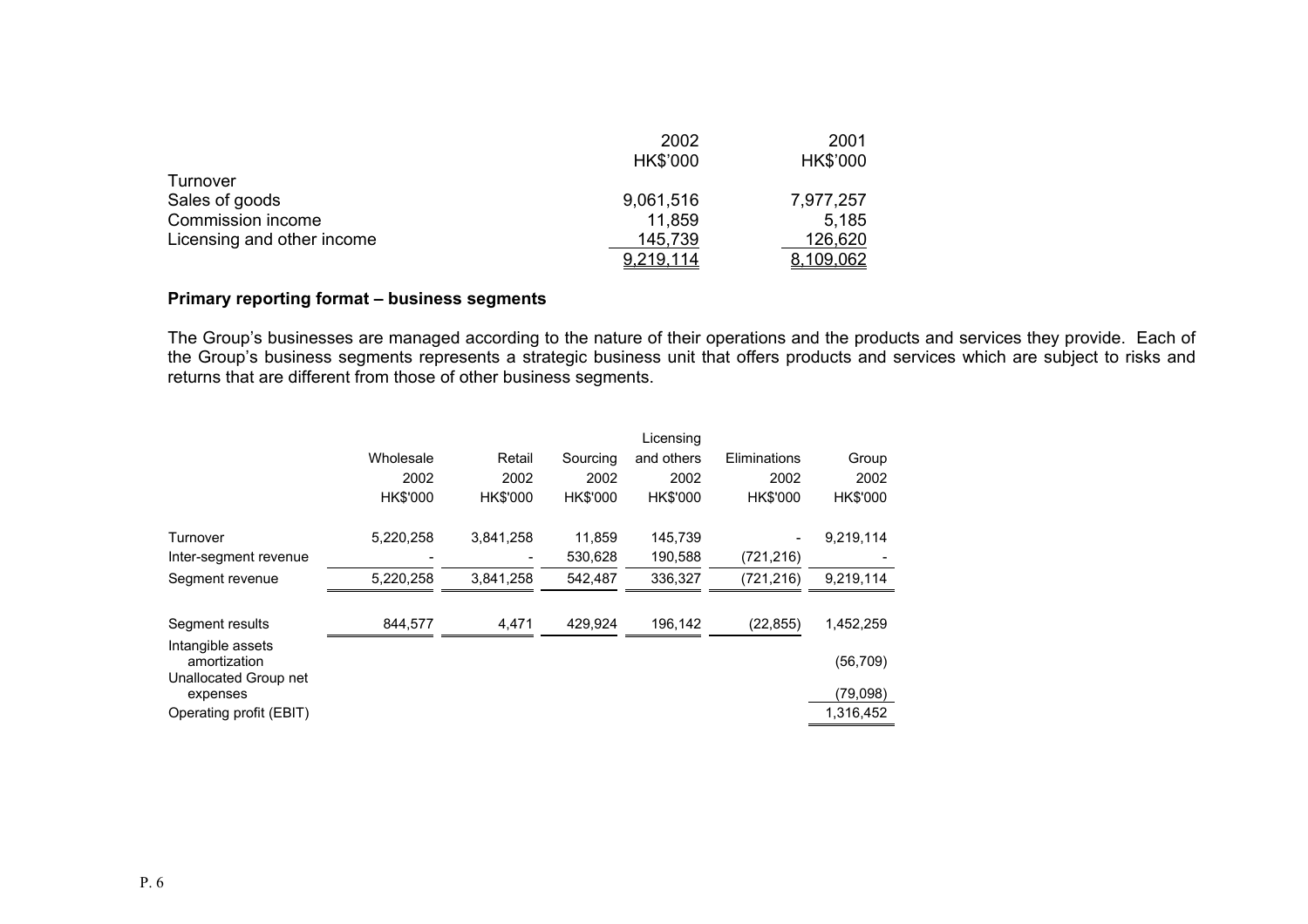|                                                            |           |                 |                 | Licensing  |              |           |
|------------------------------------------------------------|-----------|-----------------|-----------------|------------|--------------|-----------|
|                                                            | Wholesale | Retail          | Sourcing        | and others | Eliminations | Group     |
|                                                            | 2001      | 2001            | 2001            | 2001       | 2001         | 2001      |
|                                                            | HK\$'000  | <b>HK\$'000</b> | <b>HK\$'000</b> | HK\$'000   | HK\$'000     | HK\$'000  |
| Turnover                                                   | 4,555,974 | 3,421,283       | 5,185           | 126,620    |              | 8,109,062 |
| Inter-segment revenue                                      |           |                 | 464,071         | 161,907    | (625, 978)   |           |
| Segment revenue                                            | 4,555,974 | 3,421,283       | 469,256         | 288,527    | (625, 978)   | 8,109,062 |
| Segment results                                            | 729,868   | 79,510          | 273.668         | 174,315    | (1, 564)     | 1,255,797 |
| Intangible assets<br>amortization<br>Unallocated Group net |           |                 |                 |            |              | (20, 341) |
| expenses                                                   |           |                 |                 |            |              | (103,646) |
| Operating profit (EBIT)                                    |           |                 |                 |            |              | 1,131,810 |

The unallocated Group net expenses relate to corporate management and investment activities which reasonably should not be allocated to the segments.

# **Secondary reporting format – geographical segments**

In determining the Group's geographical segments, turnover is attributed to the segments based on the location of the markets.

|                              | Turnover        |                 |
|------------------------------|-----------------|-----------------|
|                              | 2002            | 2001            |
|                              | <b>HK\$'000</b> | <b>HK\$'000</b> |
| Germany                      | 4,483,569       | 3,928,213       |
| Belgium and the Netherlands  | 1,379,140       | 1,003,370       |
| Hong Kong                    | 1,063,126       | 1,093,221       |
| Other Asia Pacific countries | 1,244,919       | 1,257,031       |
| Other European countries     | 984,661         | 755,550         |
| U.S. and others              | 63,699          | 71,677          |
|                              | 9.219.114       | 8,109,062       |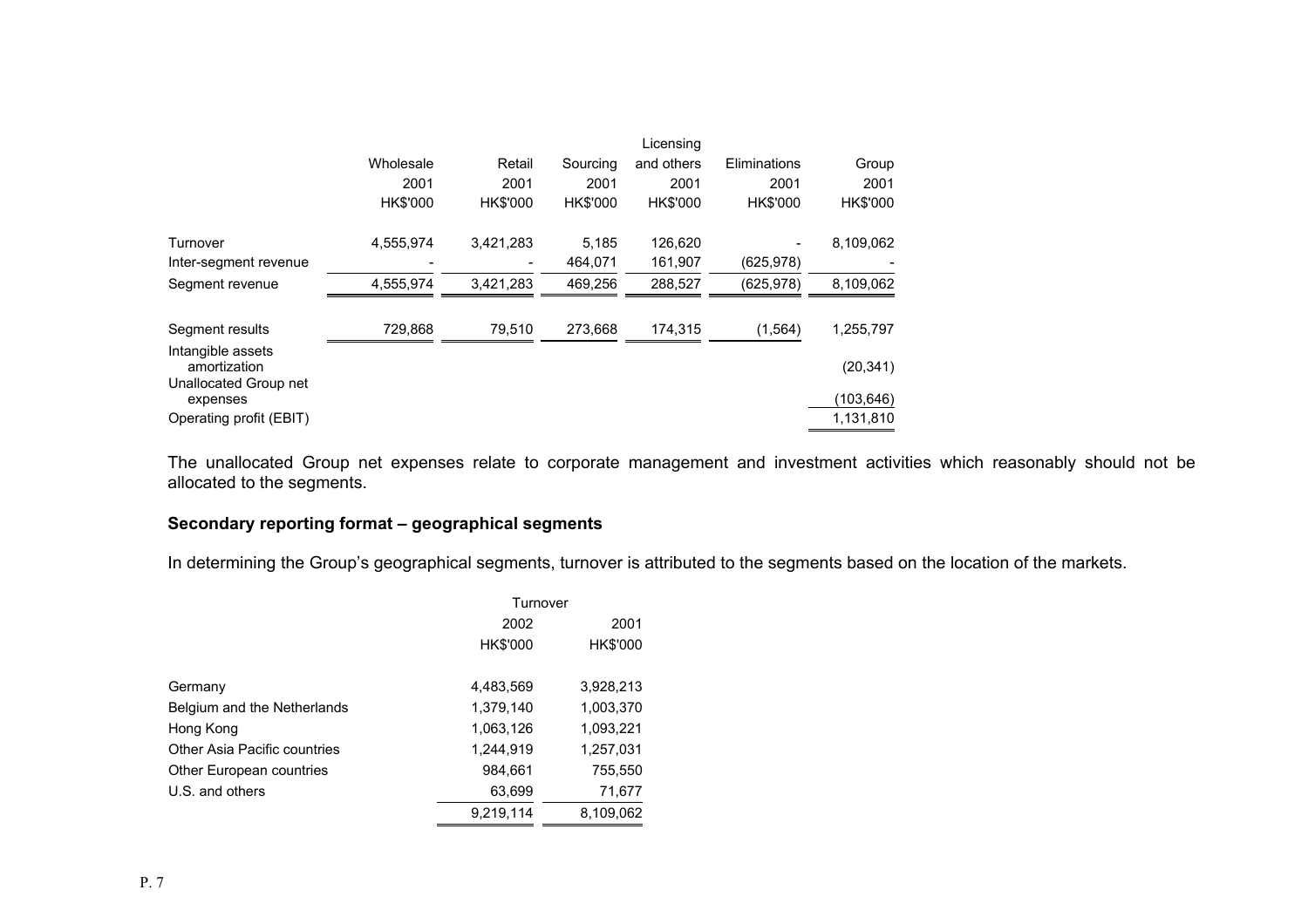3. Taxation

|                                          | 2002            | 2001     |
|------------------------------------------|-----------------|----------|
|                                          | <b>HK\$'000</b> | HK\$'000 |
| Company and its subsidiaries:            |                 |          |
| Hong Kong profits tax                    | 51,801          | 32,807   |
| Overseas taxation (Note (a))             | 302,386         | 477,243  |
| Deferred taxation                        | 9,129           | 2,348    |
|                                          | 363,316         | 512,398  |
| Associated companies - overseas taxation | 11,923          | 61       |
|                                          | 375,239         | 512,459  |

Hong Kong profits tax has been provided at the rate of 16% *(2001: 16%)* on the estimated assessable profit for the year.

Overseas (outside of Hong Kong) taxation has been calculated at the rates of taxation prevailing in the countries in which the Group operates.

\_\_\_\_\_\_\_\_\_\_

In prior years, no recognition of entitlements to refunds on dividend withholding tax paid in Germany was made until the final tax assessments were issued. Following the Corporate Income Tax Reform in Germany in 2001, the Group has reviewed its tax position with its German tax advisers and considered the dividend withholding tax paid in the sum of HK\$120,900,000 in respect of prior years to be refundable. Accordingly, this amount has been recognized in the profit and loss account.

Note (a): Overseas taxation included an overprovision for prior years of HK\$5,725,000 (2001: HK\$33,050,000).

4. Dividends

|                                                     | 2002            | 2001            |
|-----------------------------------------------------|-----------------|-----------------|
|                                                     | <b>HK\$'000</b> | <b>HK\$'000</b> |
| Interim dividend paid of 6.0 Hong Kong cents        |                 |                 |
| (2001: 4.8 Hong Kong cents) per share               | 69,229          | 53,993          |
| Proposed final dividend of 17.0 Hong Kong cents and |                 |                 |
| special dividend of 5.0 Hong Kong cents             |                 |                 |
| (2001 final: 12.0 Hong Kong cents) per share        | 259,284         | 137,101         |
|                                                     | 328,513         | 191,094         |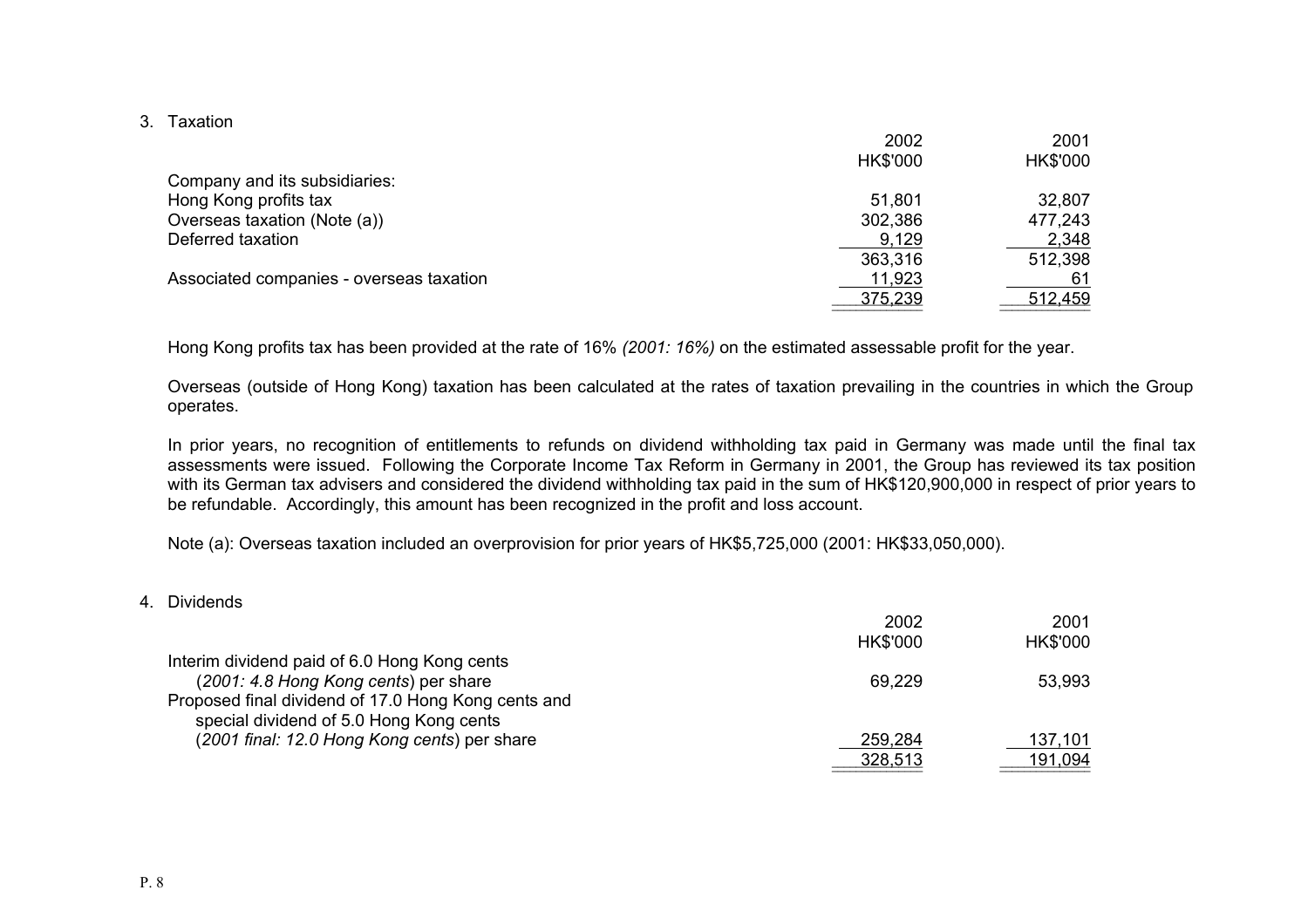#### 5. Earnings per share

The calculation of basic earnings per share is based on the profit attributable to shareholders of HK\$927,210,000 (2001: HK\$575,329,000) and the weighted average number of shares in issue during the year of 1,152,349,097 (2001: 1,124,643,688).

The calculation of fully diluted earnings per share is based on the profit attributable to shareholders of HK\$927,210,000 (2001: HK\$575,329,000), and the weighted average number of shares in issue during the year of 1,159,817,263 (2001: 1,147,914,405) after adjusting for the number of dilutive ordinary shares deemed to be issued at no consideration on the assumption that all outstanding share options granted under the Company's employee share option scheme had been exercised.

#### 6. Debtors, deposits and prepayments

Debtors, deposits and prepayments included trade debtors and their ageing analysis is as follows:

|              | 2002            | 2001            |
|--------------|-----------------|-----------------|
|              | <b>HK\$'000</b> | <b>HK\$'000</b> |
| $0-30$ days  | 460,168         | 359,565         |
| 31-60 days   | 21,341          | 40,977          |
| 61-90 days   | 6,758           | 17,777          |
| Over 90 days | 32,392          | 20,808          |
|              | 520,659         | 439,127         |

The Group's retail sales to customers are mainly on a cash basis. The Group also grants credit period which is usually 30 days to certain wholesale and franchise customers.

\_\_\_\_\_\_\_\_\_\_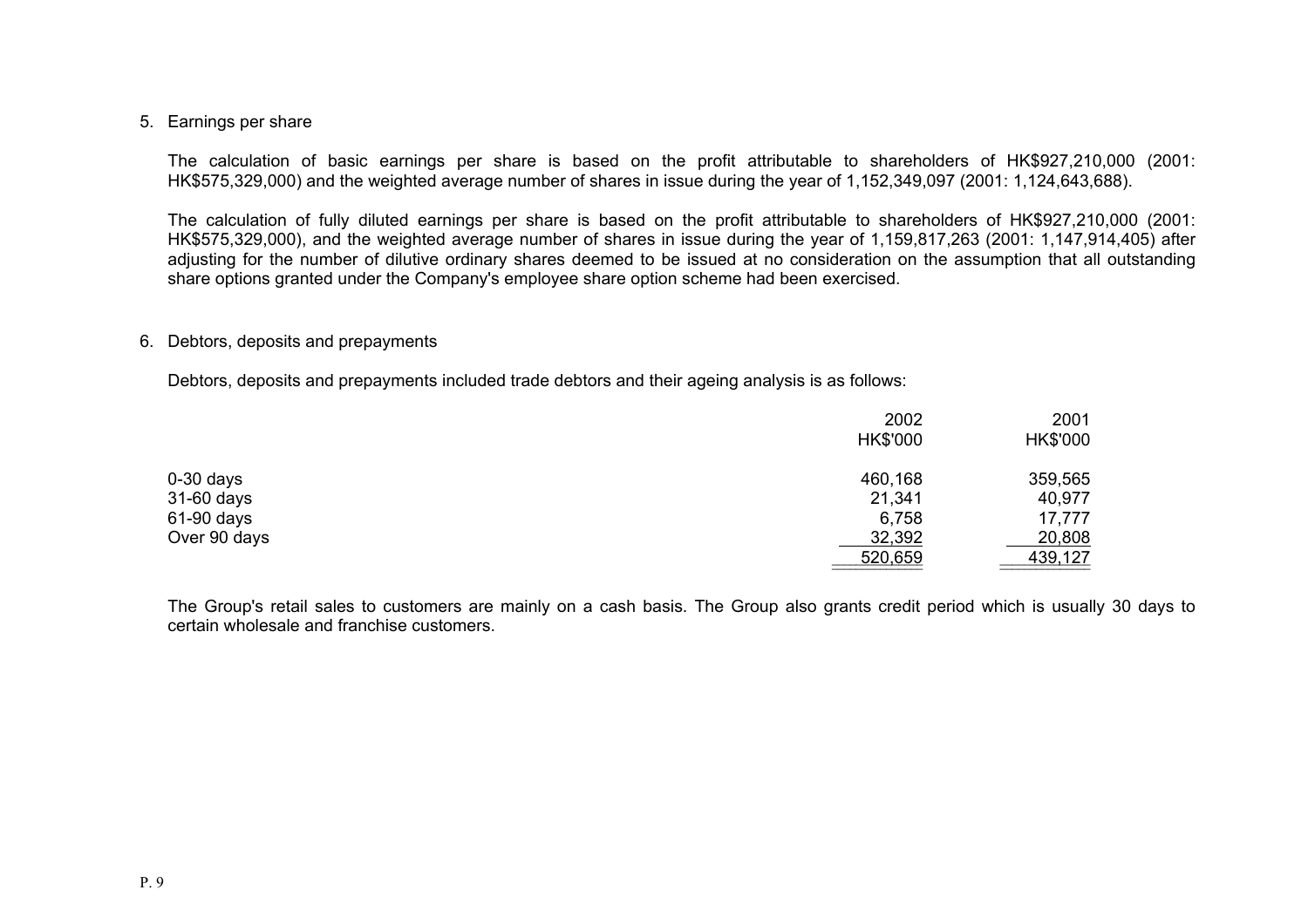## 7. Creditors and accrued charges

Creditors and accrued charges included trade payable and their ageing analysis is as follows:

|              | 2002<br><b>HK\$'000</b> | 2001<br><b>HK\$'000</b> |
|--------------|-------------------------|-------------------------|
|              |                         |                         |
| $0-30$ days  | 415,178                 | 316,147                 |
| 31-60 days   | 29,367                  | 23,838                  |
| 61-90 days   | 8,038                   | 4,173                   |
| Over 90 days | 11,561                  | 5,907                   |
|              | 464,144                 | 350,065                 |

# **PROPOSED FINAL AND SPECIAL DIVIDEND**

The directors have proposed a final dividend for the year ended June 30, 2002 of 17.0 Hong Kong cents per share (2001: 12.0 Hong Kong cents) and a special dividend of 5.0 Hong Kong cents per share (2001: Nil), payable on or about Monday, November 18, 2002 to the shareholders whose names appear on the Register of Members of the Company at close of business on Tuesday, November 12, 2002 ("Shareholders"). The relevant dividend warrants will be dispatched to Shareholders on or about Monday, November 18, 2002.

 $\overline{\phantom{a}}$  . The contract of the contract of the contract of the contract of the contract of the contract of the contract of the contract of the contract of the contract of the contract of the contract of the contract of

#### **OPERATION REVIEW**

Esprit had another outstanding year in 2001/2002. Despite a highly competitive operating environment internationally, all lines of business were profitable with growing demand for our products in Europe driving revenue up 13.7% to HK\$9.2 billion. Our EBITDA margin improved 0.8% point to 17.3% exceeding our target range of 15-17%. Our effective tax rate was lowered from 44.2% to 27.6% partly through the Group's implementation of better international tax strategies. We ended the year with net profit growth of 61.2% to HK\$927.2 million.

Our wholesale operations, which market our products through major department stores, specialty outlets and franchised stores, increased sales by 14.6% to HK\$5.2 billion and ended the year with over 2,100 shops-in-stores or franchised stores internationally. In our three largest markets, Germany, Benelux and Hong Kong, the Group recorded 60.2%, 18% and 6.8% of our wholesale revenue respectively. The wholesale growth was driven by strong demand for the ESPRIT brand, particularly in Benelux, France and China, each registering more than 20% increase.

Revenues from our self-operated retail stores rose to HK\$3.8 billion, an increase of 12.3% over last year. In our three largest markets, Germany, Benelux and Hong Kong, the Group recorded 34.9%, 11.4% and 16% of our retail revenue respectively. Comparable store sales were flat compared to last year as double-digit percentage growth in Europe was offset by the declines in Asia Pacific due to Asia's highly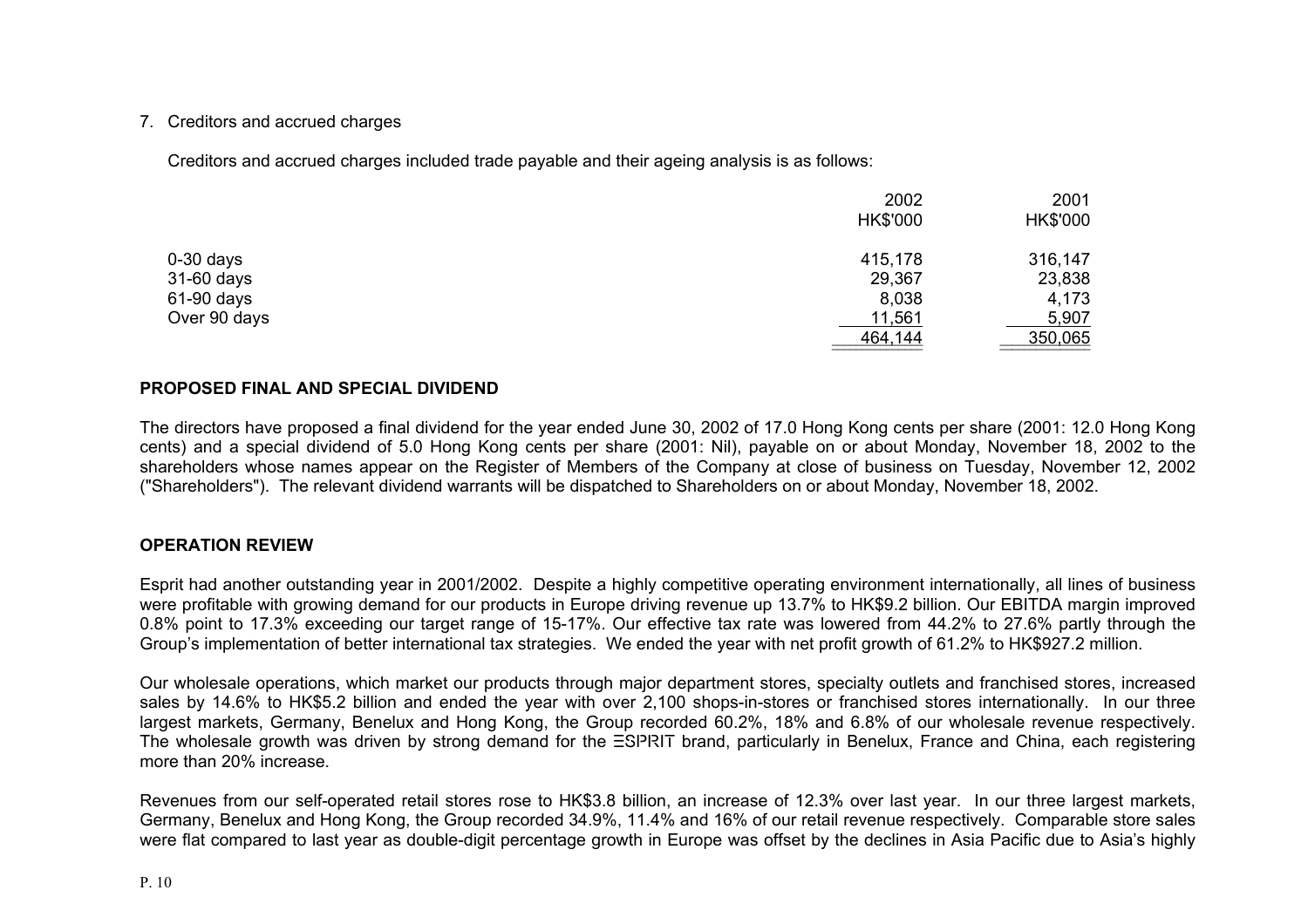competitive retail environment and adverse economic conditions. We invested HK\$344 million in capital expenditures to increase our directly managed retail square footage by 16.4% to 1.59 million sq. ft. and ended fiscal year 2001/2002 with a total of 495 stores located worldwide.

Sourcing plays an integral part in supporting the Group's success, especially in the current highly competitive retail environment. Lowering our costs of goods and shortening delivery cycles without sacrificing quality are essential in sustaining our profitability. Our close ties with our supplier network of over 330 manufacturers throughout Asia Pacific and Europe enable us to fulfill quick injection orders for the best selling items, which we believe was one of the key factors contributing to the strong comparable store growth in Europe. About 50% of products sold in Europe were sourced from Asia Pacific. To reduce our expenses, we plan to progressively move our sourcing functions to less expensive area, such as Shenzhen, and shift to lower cost suppliers in Northern China to reduce our costs of goods.

In addition to wholesale and retail distribution of products, we leverage on our strong ESPRIT brand through our licensing activities and other operations, which together achieved a third-party sales growth of 15.1% year-on-year. Our licensing business includes products ranging from bed & bath to watches, spanning over 10 product categories. With the unification of the global ESPRIT brand, the Group intends to explore, even more aggressively, additional licensing and business opportunities by actively identifying suitable partners in new markets, for new product categories and new lifestyle concepts.

Turnover from Europe represented 74.3% of the Group's total net sales, an increase of 4% points over last year. On the other hand, Asia Pacific maintained the same amount of sales as in the fiscal year of 2000/2001, but with more quantity of  $\equiv$ SPRIT merchandise sold under the tough operating environment, contributing to 25% of the Group's total turnover. In addition, our profitable associates in China, with approximately 600 points-of-sales, continued to show strong growth in 2001 and achieved a turnover of more than HK\$500 million, a yearon-year increase of over 30%. In the first six months of 2002, our China associates maintained their growth momentum, demonstrating approximately 20% year-on-year turnover growth.

In terms of products, women's wear continued to dominate with 56.7% of the Group's total turnover and a year-on-year growth of 19.2%. Men's wear maintained its second position with 11.5% of the Group's total turnover and a year-on-year increase of 22.1%. In a German independent survey, ESPRIT bodywear, which registered a year-on-year revenue increase of 27.5%, was ranked as one of the top 5 intimate apparel brands. With the exception of the shoes and accessories division recording relatively flat performance over last year, all other ESPRIT product divisions achieved single-digit percentage sales growth in this reporting period. Red Earth products, representing approximately 3% of the Group's total turnover, suffered a year-on-year decrease in sales of about 15% and are being revitalized since our acquisition of full ownership and management control of the brand at the end of 2001.

# **Earnings Position**

The Group maintained a gross margin of 49.1% (2001: 49.3 %), despite the tough global economic conditions. As a result of our efficiency enhancement initiatives and our vigorous expense management program, our EBITDA margin improved by 0.8% point to 17.3%, translating to an EBITDA of HK\$1,595.0 million (an increase of 19.0% year-on-year). Staff expenses as a percentage of sales dropped by 1.2% points as the Group achieved greater efficiencies and economies of scale. Downward adjustment in rental costs as we renew leases was offset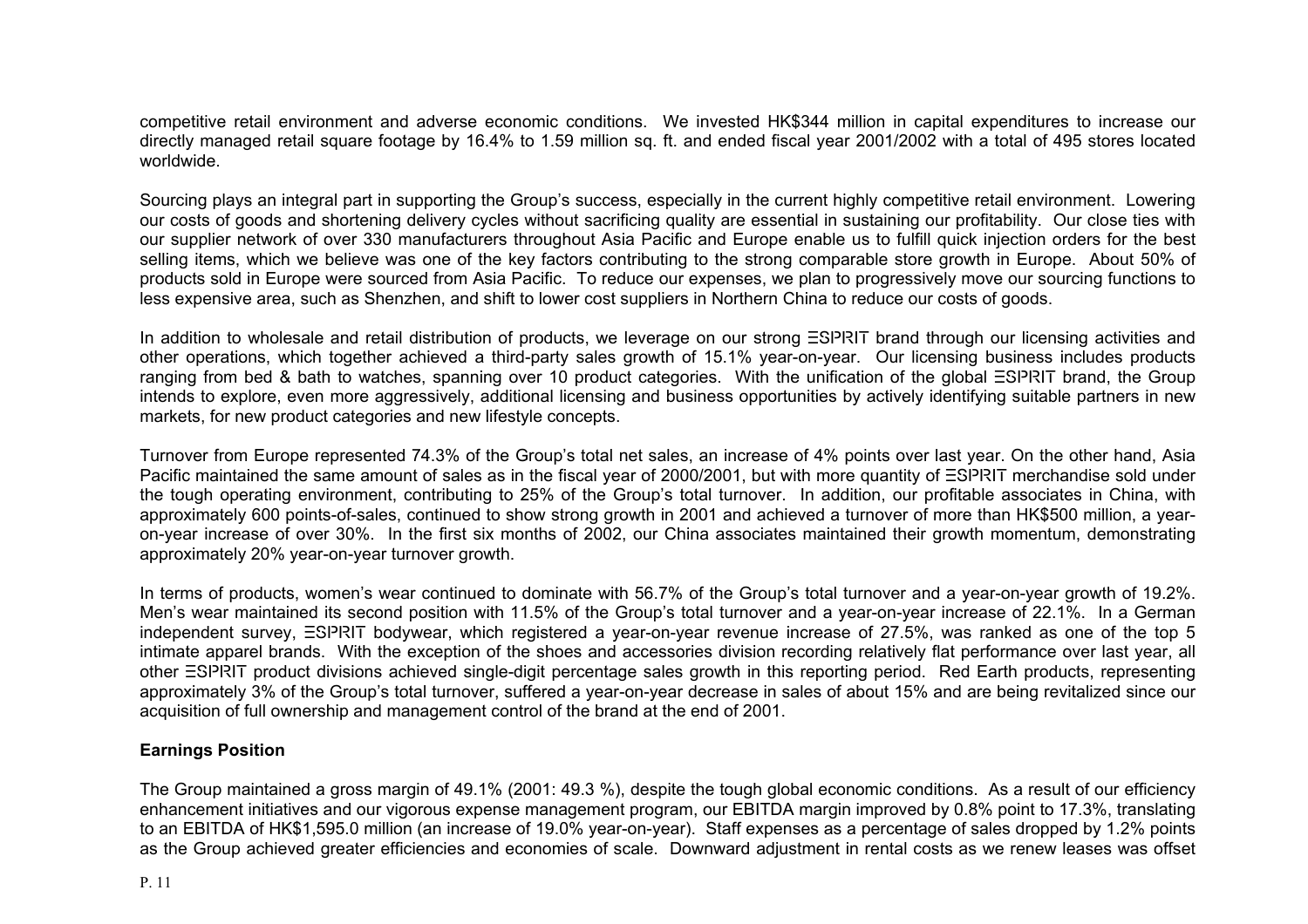by the increase in building expenses for new stores in prime locations, resulting in a slight increase in building expenses as a percentage of sales to 10.2%.

Depreciatio n and amortization expenses increased by HK\$69.7 million over l ast year, partly cause d by the new intangible assets amortization rule in the Hong Kong Statements of Standard Accounting Practice ("HKSSAP"). I n prior years, the Group amortized acquired trademarks using the straight-line method over their estimated economic life of 40 years. Under the new rules, there is a rebuttable presumption that the useful life of an intangible asset will not exceed 20 years from the date when the asset i s available for use. The Group has reviewed the estimated useful life of its trademarks with a firm of qualified independent appraisers, w hich is of the opinion that the trademarks have an indefinite economic life with at least 40 years. Therefore, the criteria prescribed by HKSSAP in establishing a useful life for a specific period longer than 20 years could not be unequivocally satisfied, and the trademarks are amortized over 20 years in strict compliance with the new HKSSAP resulting in additional trademark amortization charge of approximately HK\$31.3 million over last year. Accounting regulatory bodies are currently reviewing the accounting standard for intangible assets, and the Group envisages reassessing application of this standard in 2003 which, if unchanged, will result in about HK\$100 million trademark amortization charge for the fiscal year 2002/2003.

Profit attributable to shareholders surged 61.2% to HK\$927.2 million. The net profit margin improved significantly from 7.1% to 10.1% mainly due t o the lowering of our effective tax rate. During the year, the effective tax rate was reduced to 27.6%, 16.6% points less than the previous financial year. This significant decrease is partly attributable to a one-time tax credit of HK\$120.9 million resulting from recognition of entitlements to refunds on dividend withholding tax paid in Germany f or prior years. In additio n, the German corporate tax cut as well as the Group's implementation of better international tax strategies both lowered the effective tax rate. The Group's effective tax rate for this period would have been at 36.5% if the one-time tax credit is excluded.

#### **Liquidity and Financial Resources**

Cash generated from operations remained strong at approximately HK\$1.6 billion. The Group utilized a ter m loan of HK\$780 million as well as overdraft facilities aggregating to the equivalent of HK\$48 million for o ur business activities.

The Group ended the year with HK\$154 million of net cash after having spent HK\$1.2 billion for the asset acquisition of Esprit U.S. including the ESPRIT trademark rights in the U.S. and the Caribbean Islands. As at the balance sheet date, the Group's cash position was HK\$933.7 million. Our debt to equity ratio, expressed as a percentage of interest bearing external borrowings over shareholders' funds of HK\$3,203.7 million, was 25.9%. The Group had assets of HK\$76.2 million pledged as security for overdraft and short-term revolving facility. The current ratio improved slightly to 1.6:1.

During the year, as is our policy, the Group entered into foreign exchange forward contracts to reduce exposure to foreign exchange risks. These agreements were contracted with large and reputable financial institutions, thereby minimizing the credit risk. As at June 30, 2002, outstanding contracts increased to HK\$251 million, from HK\$170 million last year, which corresponded with the increase in European sourcing ord ers.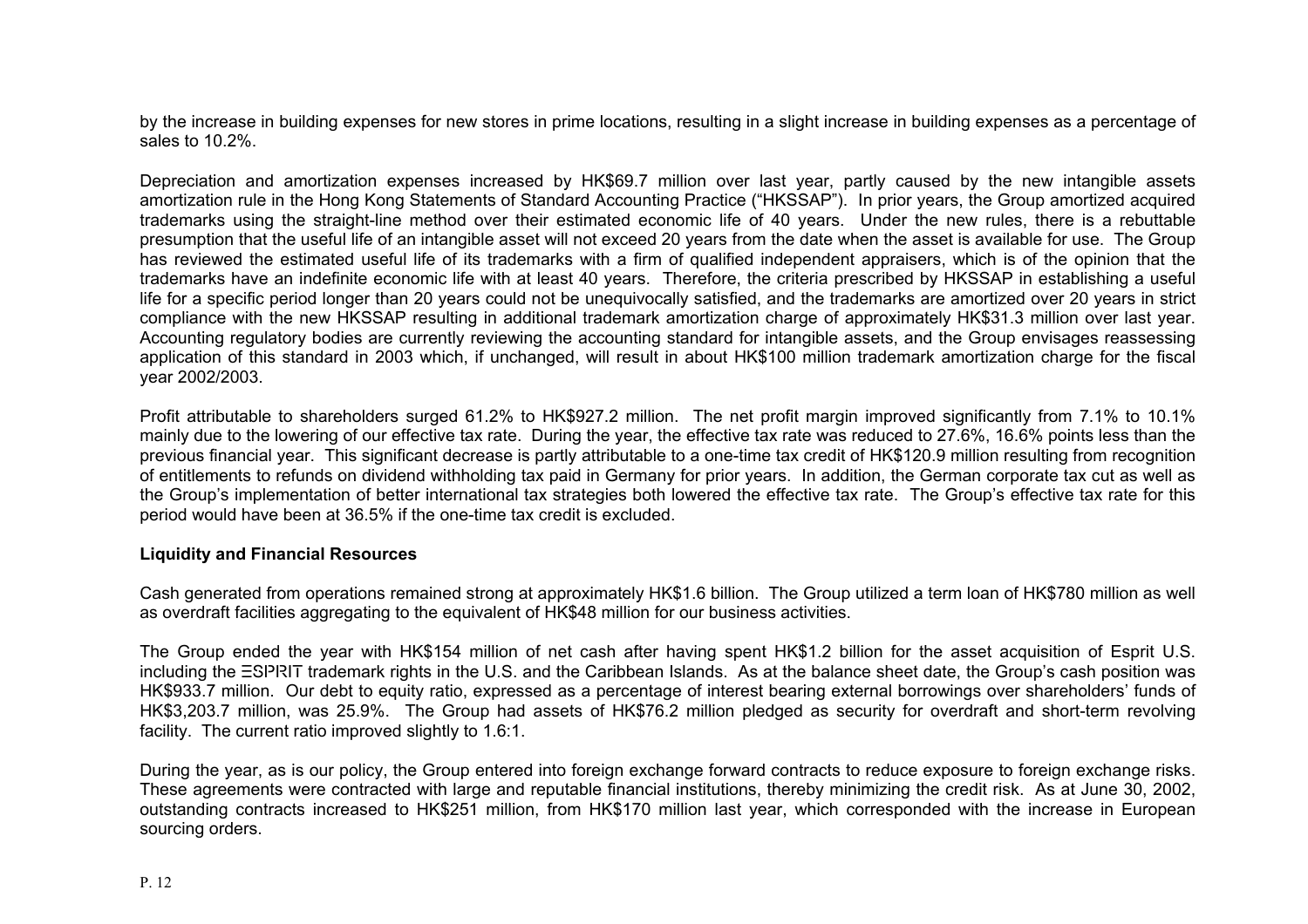#### **Prospects**

Fiscal year 2001/2002 was an exceptional year for the Group, one that unified the ESPRIT brand globally and laid the foundation for our future growth for many years ahead.

As a new initiative, we will increase our women's wear collection from six to twelve a year, cutting product development lead times by approximately three months and allowing speedier response to the market. This is expected to result in more trend-right merchandise and more full-price sales. For fiscal year 2002/2003, we have budgeted HK\$400 million to open 38 new stores. Total retail square footage is expected to increase by 14% to over 1.8 million sq. ft., with most additions to be made across Europe. We will continue to focus on further growth in North America, Benelux, U.K. and China. Towards these efforts we have strengthened our management team, bringing seasoned retail, licensing, design and merchandising professionals on board.

In Europe, signs of slowing economies in some of our key markets may affect our growth momentum. We are also aware of the pricing pressures present in our major markets; yet we believe that our business strategy together with the brand's growing popularity will continue to win us market share without sacrificing margins. Furthermore, the recent appreciation of the Euro will allow us to pass on currency differential savings from sourcing to our customers. Amid the poor retail environment, we remain cautious for our Asia Pacific operations, anticipating revenue to be stable and working to improve our margins.

In North America, management plans to initially capitalize on our high brand awareness and leverage on our existing global infrastructure to minimize capital commitment. We will approach the massive U.S. consumer market via a wholesale strategy to achieve a meaningful nationwide rollout by forming partnerships with leading department stores, such as Macy's. For our non-core products, we are teaming up with local market leaders with multi-channel distribution capabilities, such as Nine West and Adjmi, as our licensees. Our Canadian operations will be integrated into the North American management structure and will extend into wholesale. Approximately US\$100 million of turnover from North America is targeted for fiscal year 2003/2004 as we gradually build up our experience in the continent. Management is confident that North America will become one of our major markets in our next era of growth.

We are constantly evolving as we expand globally, but we will maintain our focus in delivering quality lifestyle products at good value.

#### **Human Resources**

As at June 30, 2002, the Group employed a total of 5,936 people (2001: 5,954). The Group offers a competitive remuneration package to its employees as well as bonus and share options based on the Group's and individuals' performance. Following the changes in the listing rules, the Group has adopted a new share option scheme in November 2001, but no options have yet been issued under the new scheme.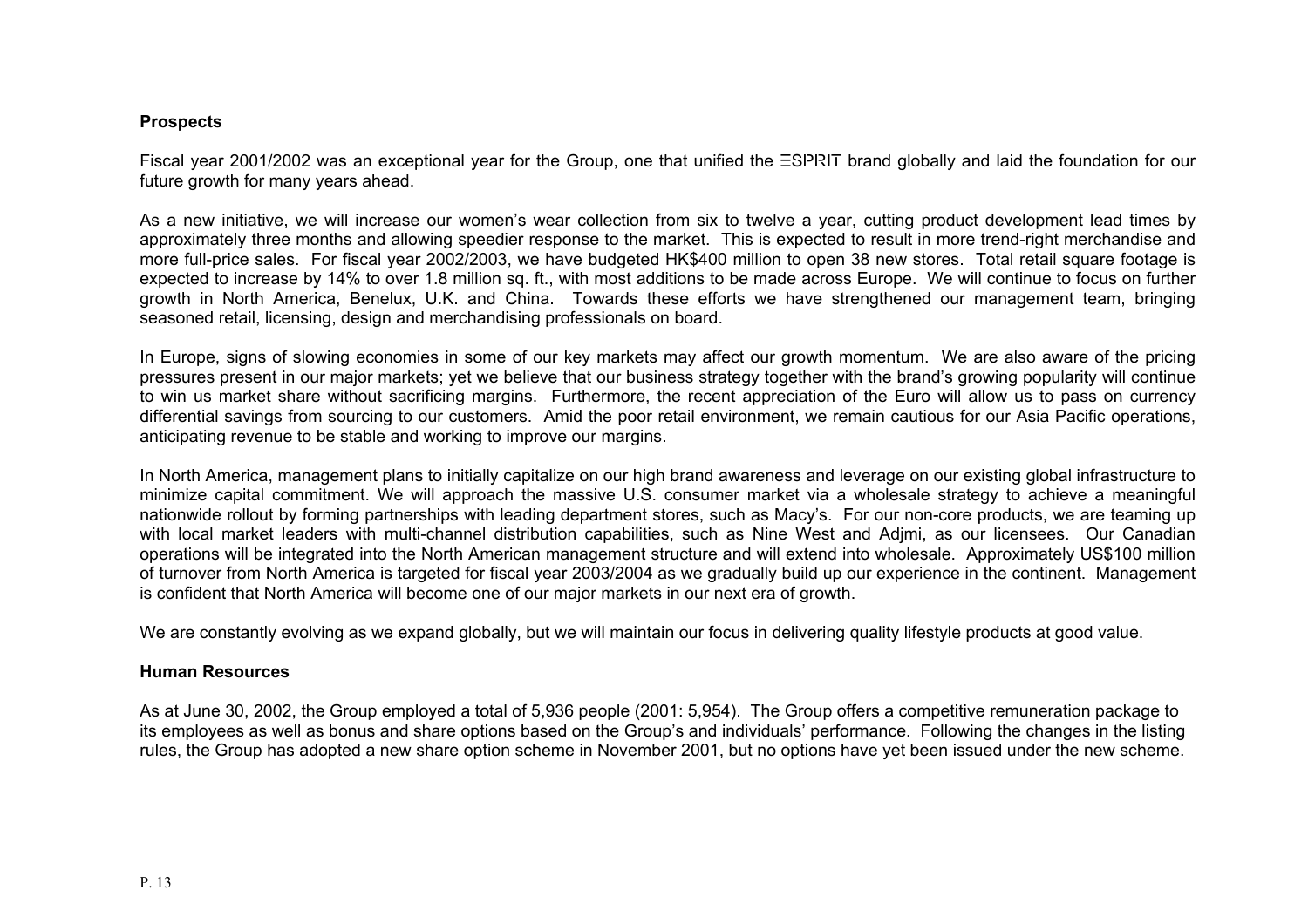# **CLOSURE OF REGISTER OF MEMBERS**

The Register of Members of the Company will be closed from Thursday, November 7, 2002 to Tuesday, November 12, 2002, both days inclusive, during which period no transfer of shares will be effected.

In order to qualify for the final and special dividend mentioned above, all transfers accompanied by the relevant share certificates must be lodged with the Company's share registrar in Hong Kong, Secretaries Limited, at 5th Floor, Wing On Centre, 111 Connaught Road Central, Hong Kong not later than 4:00 p.m. on Wednesday, November 6, 2002.

# **PURCHASE, SALE OR REDEMPTION OF SECURITIES**

During the period under review, there was no purchase, sale or redemption by the Company, or any of its subsidiaries, of the Company's listed securities.

#### **CORPORATE GOVERNANCE**

During the period under review, the Company has complied with the Code of Best Practice as set out in Appendix 14 of the Rules Governing the Listing of Securities on The Stock Exchange of Hong Kong Limited.

The audit committee of the Board, which comprises of two independent Non-executive Directors and a Non-executive Director, has reviewed the final results. As a matter of best practice, we have chosen to early adopt some of the relevant changes in the HKSSAP. For better transparency, we continue to maintain a proactive policy of promoting communication with the public through press releases, our investor relations website and attending conferences. Furthermore, the Company invested in advanced technology such as an advanced consolidation tool for better data integrity and faster reporting, and is deploying a global cash management system to enhance control and yield on idle cash.

Full details on the subject of corporate governance will be set out in the Company's fiscal year 2001/2002 Annual Report.